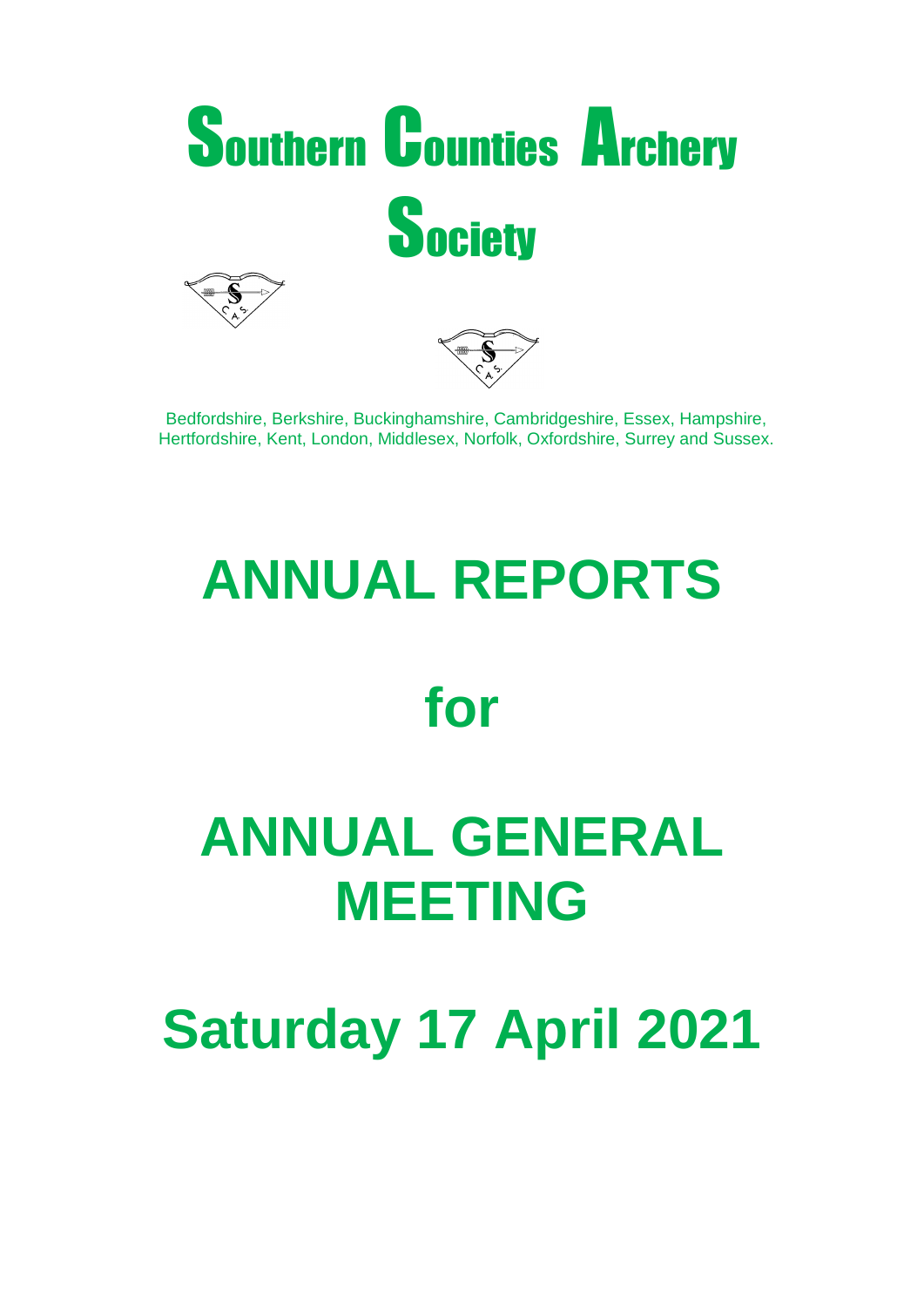THE SOUTHERN COUNTIES ARCHERY SOCIETY (SCAS) is a Regional Society of the Grand National Archery Society (GNAS) trading as Archery GB, and is concerned with, and responsible for, the 14 English Counties east of a rough line drawn from the Wash to the Hampshire/Dorset border. All counties except Suffolk have their own associations; Suffolk archery is administered by Essex. The Isle of Wight and the Channel Islands are considered, for archery purposes, to be part of Hampshire. SCAS is the largest region in the country, having just over a third of all AGB archers within its boundaries.

#### **MEMBERSHIP NUMBERS**

Membership figures for the traditional reckoning point, the end of the last AGB affiliation year 30 Sept 2020, based on membership returns provided by AGB (with '20 in ( ) ):

(format: female  $+$  male  $=$  total)

| clubs                  |          | members          |                    |
|------------------------|----------|------------------|--------------------|
| <b>Bedfordshire</b>    | 12 (12)  | $87 + 187 = 274$ | (494)              |
| <b>Berkshire</b>       | 15(15)   | $175+381 = 556$  | (914)              |
| <b>Buckinghamshire</b> | 11(11)   | $69+193=262$     | (451)              |
| Cambridgeshire         | 19 (19)  | $180+309 = 489$  | (795)              |
| Essex & Suffolk        | 46 (46)  | $276+832=1108$   | (1885)             |
| Hampshire              | 40 (40)  | $512+1166=1678$  | (2586)             |
| Hertfordshire          | 16(16)   | $204+491=695$    | (1152)             |
| Kent                   | 45 (45)  | $333+809=1142$   | (1790)             |
| London                 | 5(5)     | $66+165 = 231$   | (382)              |
| Middlesex              | 19 (19)  | $173+415=588$    | (966)              |
| <b>Norfolk</b>         | 20(20)   | $130+309 = 439$  | (542)              |
| Oxfordshire            | 8(8)     | $139+199 = 338$  | (463)              |
| Surrey                 | 22 (22)  | $303+708=1011$   | (1628)             |
| Sussex                 | 38(38)   | $263+700=963$    | (1464)             |
|                        | 316(316) | $2910+6864=9774$ | (4776+10718=15512) |

 This represents a decrease of 5738 members from the totals recorded for 2019. However, these results are anomalous due to delays in membership renewals due to Covid19 and some vagaries in extracting accurate data from AGB Sport80.

 Club types: Mixed 274 (250), Junior 34 (14), School 4, University 11 (19), Disabled 13 (10).

#### **REGIONAL COUNCIL MEETINGS**

One meeting was held at Brown's Covent Garden, London, and two online, presided over by the Chairman Dr Steve Ellison. Business included finalising CIO Constitution, but was mostly curtailed by the effects of the Covid-19 pandemic

The Secretary thanks all County Secretaries, Coaching Organisers, Treasurers and other officials for their assistance during the year.

#### **Christopher Fletcher-Campbell - Secretary**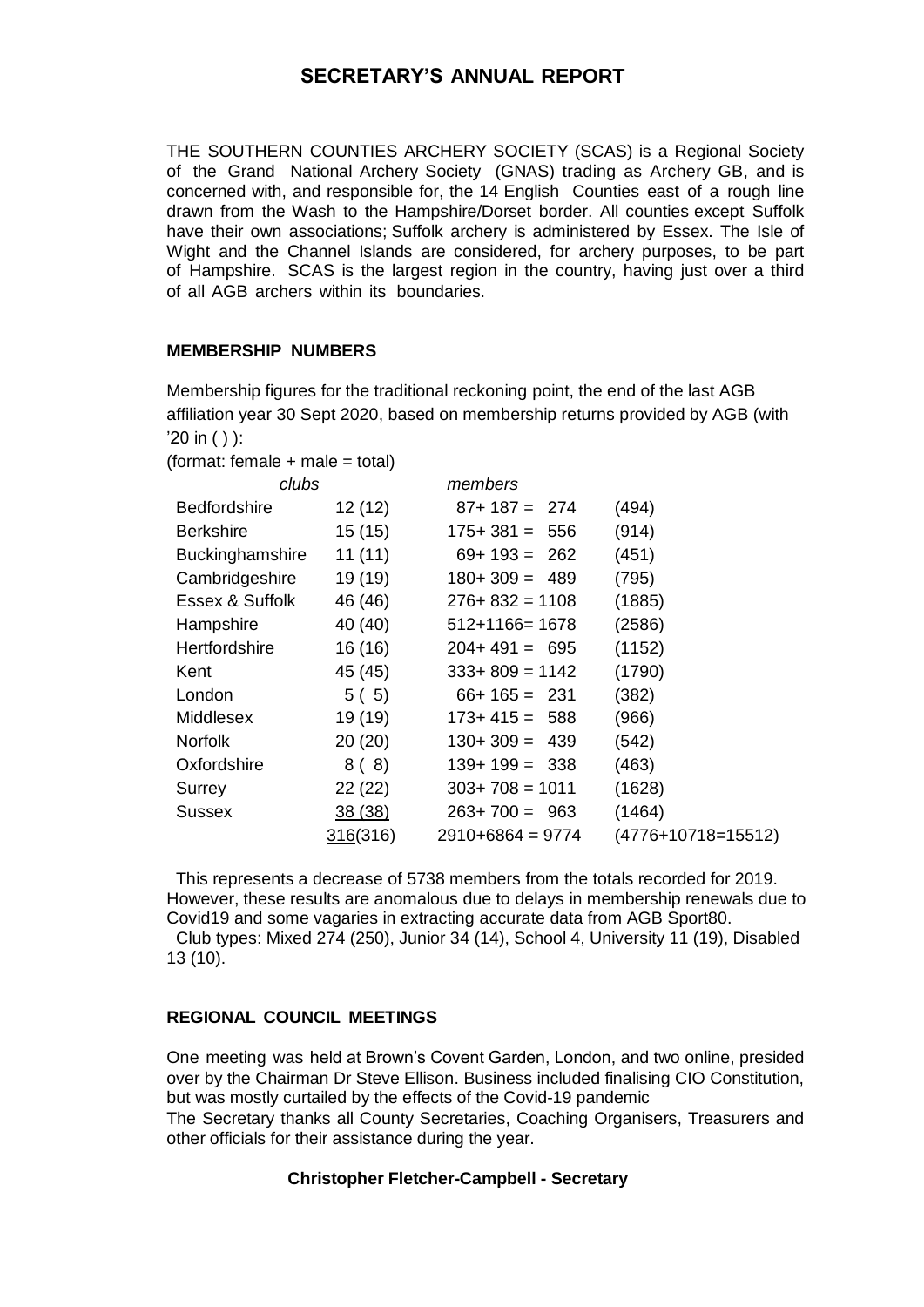# **TREASURER'S REPORT**

### **INCOME & EXPENDITURE ACCOUNT for year ended 31 Dec 2020**

prepared by Nockels Gee LLP; subject to acceptance at AGM

| <b>OPERATING ACTIVITIES</b>                | 2020           | 2019         |
|--------------------------------------------|----------------|--------------|
| <b>Income</b><br><b>SCAS Subscriptions</b> | 22523          | 22440        |
| Tournament income                          |                | 296          |
| Coaching conference income                 | 280            |              |
| FITA & record status receipts              |                |              |
| Total                                      | 22803          | 23739        |
| <b>Expenditure</b>                         |                |              |
| FITA & record status payments              | 338            | 303          |
| Tournaments                                | 4794           | 841          |
| Coaching activity costs                    | 4308           | 2138         |
| Coaching conference costs                  |                |              |
| Judges' training costs                     | 3011           | 5413         |
| EAF grant                                  | 8736           | 4992         |
| Archery GB Development Officer funding     | 11000          |              |
| Grants to international archers            | 8380           | 8606         |
| Travel - EAF representatives               | 163            | 393          |
| Administration                             | 249            | 249          |
| Council meetings (room hire + travel)      | 2373           | 3200         |
| Website costs                              | 270            | 545          |
| Accountancy                                | 750            | 780          |
| Independent examination fee                | 312            | 306          |
| Total                                      | 44681          | <u>27766</u> |
| Surplus (Deficit) for year                 | (21878)        | (5030)       |
| <b>INVESTMENT INCOME</b>                   |                |              |
| BP plc Share Dividend income               | 6296           | 8231         |
| Bank Deposit interest received (Triodos)   | 188            | 285          |
| Portfolio Investment income                | 1145           | 1447         |
| Profit / (Loss) on disposal of investments | 450            | 584          |
| Less: Investment portfolio management fees | (632)          | (741)        |
|                                            | 7747           | 9806         |
| (DEFICIT) / Surplus for Year               | (14431)        | 4776         |
| <b>BALANCE of Funds BROUGHT FORWARD</b>    | 187925         | 183149       |
| <b>BALANCE of Funds CARRIED FORWARD</b>    | <u> 173494</u> | 187925       |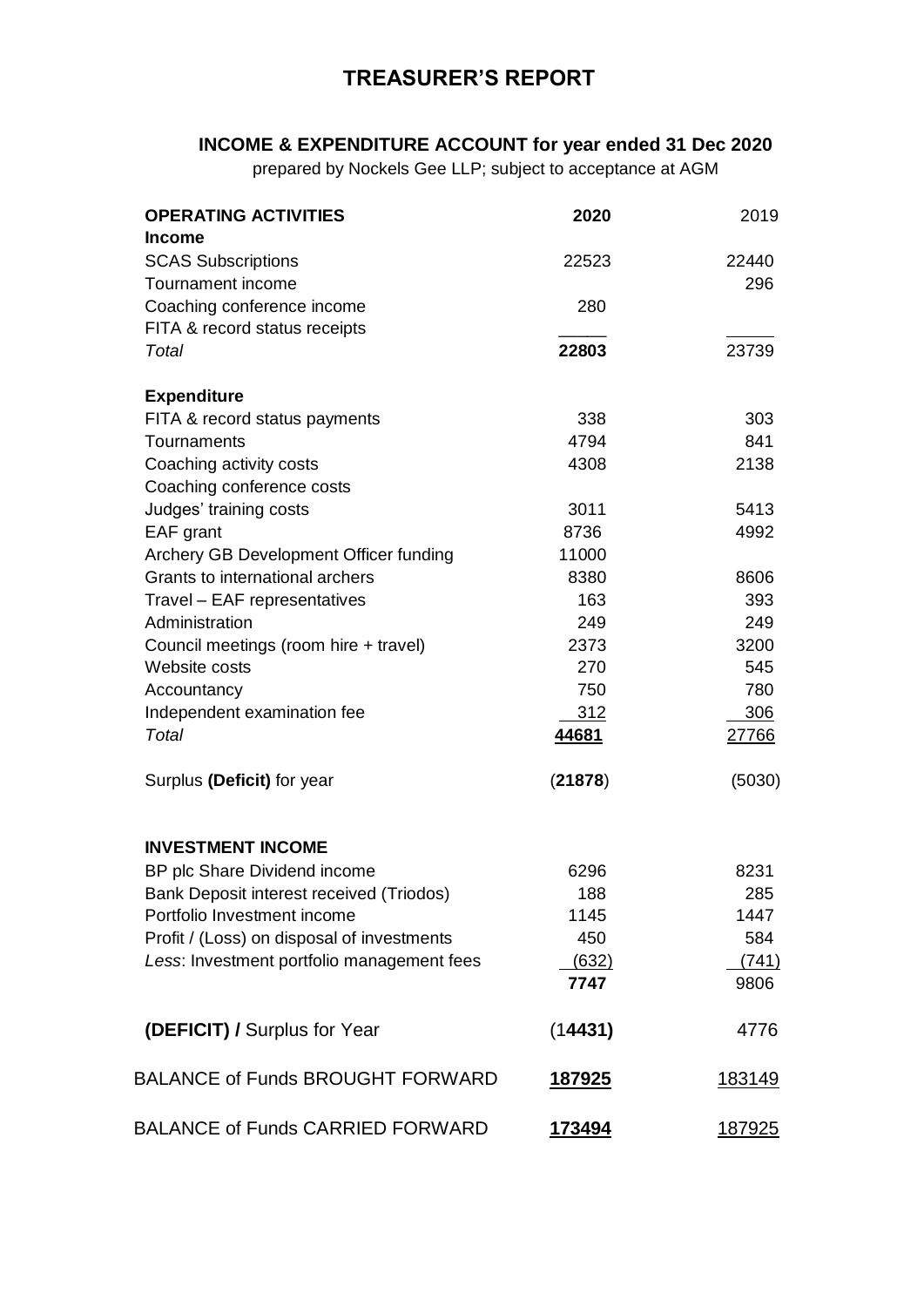|                                                     | <b>BALANCE SHEET as at 31 Dec 2020</b> |               |  |  |  |  |
|-----------------------------------------------------|----------------------------------------|---------------|--|--|--|--|
|                                                     | 2020                                   | 2019          |  |  |  |  |
| <b>Fixed Assets</b>                                 |                                        |               |  |  |  |  |
| Equipment                                           | 1                                      | 1             |  |  |  |  |
| <b>Investments</b>                                  |                                        |               |  |  |  |  |
| BP PLC - 25740 Ordinary \$0.25 share                | 3517                                   | 3517          |  |  |  |  |
| Funds Network Investment portfolio                  | 77143                                  | 76181         |  |  |  |  |
| Total                                               | 80660                                  | 79698         |  |  |  |  |
| <b>Current Assets</b>                               |                                        |               |  |  |  |  |
| Loan - Oxford Archers<br>(2013)                     | 1000                                   | 1000          |  |  |  |  |
| Windsor Forest Bowmen (2016)                        | 3500                                   | 3500          |  |  |  |  |
| Rayleigh Town AC (2018 – arrow replacement)         |                                        | 1250          |  |  |  |  |
| Talisman Bowmen (2018)                              | 166                                    | 333           |  |  |  |  |
| Silver Arrow AC (2019)                              | 500                                    | 500           |  |  |  |  |
| Rayleigh Town Archery Club (2020)                   | 4000                                   |               |  |  |  |  |
| Marshland Archers (2020)                            | 1200                                   |               |  |  |  |  |
| Mayflower (2020)                                    | 2000                                   |               |  |  |  |  |
| <b>Bank:</b>                                        |                                        |               |  |  |  |  |
| Community account                                   | 8862                                   | 26095         |  |  |  |  |
| Capital Reserve account                             | 66596                                  | 71437         |  |  |  |  |
| Coaching account                                    | 807                                    | 1158          |  |  |  |  |
| Judges' account                                     | 5204                                   | 4039          |  |  |  |  |
| Total                                               | 93835                                  | 109312        |  |  |  |  |
| <b>Current Liabilities</b>                          |                                        |               |  |  |  |  |
| Accruals: Accountancy                               | 690                                    | 780           |  |  |  |  |
| Independent examination<br>Less payment duplication | 312                                    | 306           |  |  |  |  |
| Total                                               | 1002                                   | 1086          |  |  |  |  |
| <b>Net Current Assets</b>                           | 92833                                  | 108266        |  |  |  |  |
|                                                     |                                        |               |  |  |  |  |
| <b>Net Assets</b>                                   | 173494                                 | 187925        |  |  |  |  |
| represented by:                                     |                                        |               |  |  |  |  |
| Balance brought forward                             | 187925                                 | 183149        |  |  |  |  |
| Surplus/(Deficit) for year                          | (14431)                                | 4776          |  |  |  |  |
| <b>Balance carried forward</b>                      | 173494                                 | <u>187925</u> |  |  |  |  |

In accordance with rule 16.1 of the Society's latest Constitution and Rules (dated April 2003) we certify the Income and Expenditure Account, and the Balance Sheet for the year ended 31 December 2020. We confirm that they agree with the books, records and information supplied.

NOCKELS GEE LLP, Chartered Certified Accountants, Abingdon on Thames (12 Mar 21)

*Treasurer's note*: The Deficit on the year is largely accounted for by the first-time payment towards AGB Development Officer's salary and the reduction in income from investments.

#### **Christopher Fletcher-Campbell – Treasurer**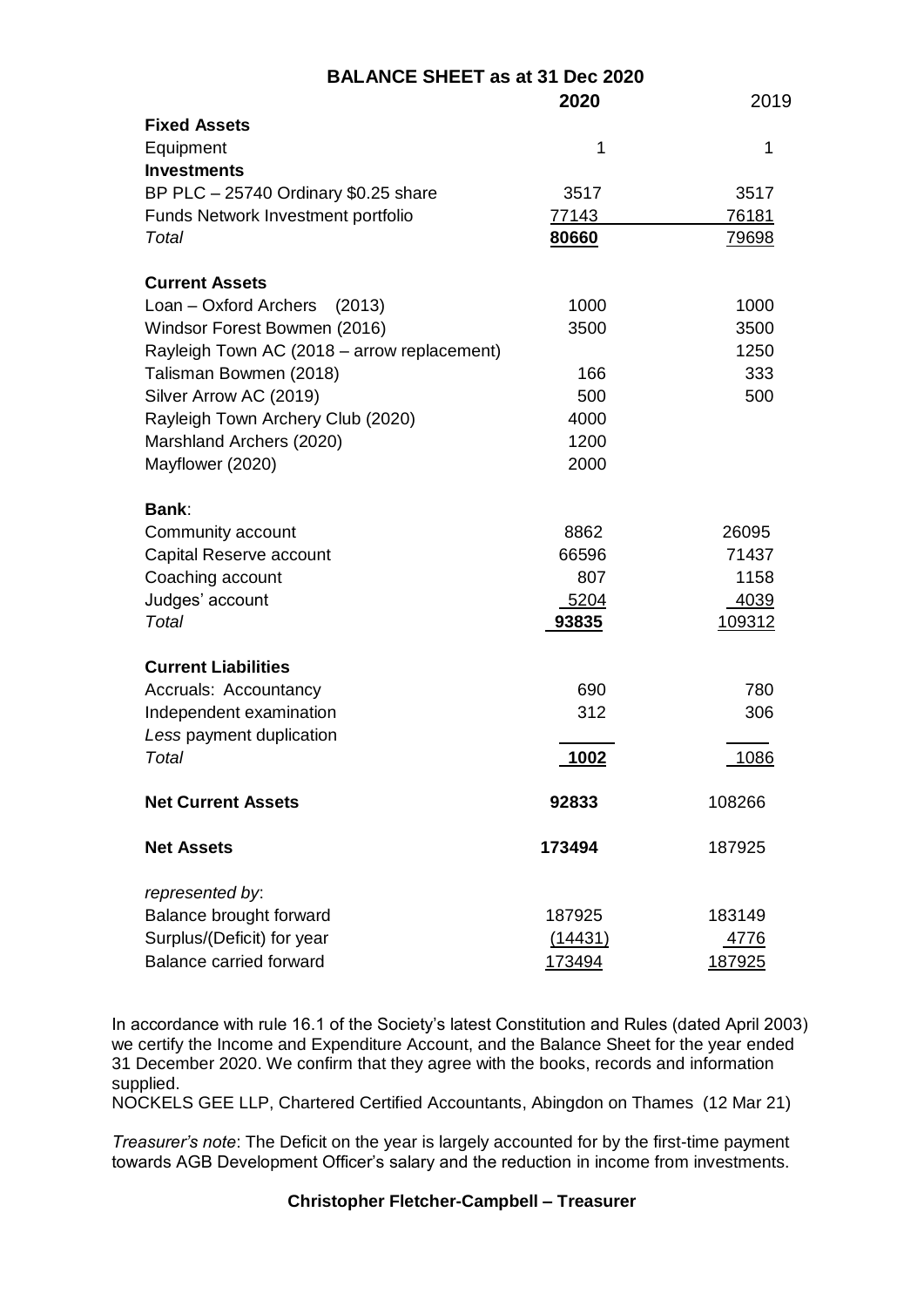# **The SOUTHERN COUNTIES ARCHERY MEETING The INDOOR CHAMPIONSHIP The CLOUT CHAMPIONSHIP The JUNIOR CHAMPIONSHIPS**

The Covid-19 Pandemic precluded these tournaments from occurring.

### **SAFEGUARDING LEAD REPORT**

There have been no incidents to report during the year.

**John Willson – Safeguarding Lead**

# **JUDGES' LIAISON OFFICER REPORT**

2020 has been a challenging year for everyone. Unsurprisingly the various lockdowns and social distancing had a massive impact on tournaments and judging. The majority of tournaments have either been cancelled or postponed, and if they have been able to go ahead it is with restrictions on numbers due to social distancing.

The SCAS Judge Committee of Hannah Brown, Richard Pilkington and Katy Lipscomb, would like to thank all the SCAS Judges team for their support and patience throughout the year. Whilst not being able to officiate at tournaments Judges have still been busy making sure they are up to date on rule changes and attending the webinars organised by Archery GB.

There have been a few changes in the list of Judges. As at  $1<sup>st</sup>$  January 2021 we have 55 Judges in SCAS. This comprises of 3 International Judges, 1 International Judge Candidate, 2 Continental, 13 National Judges, 12 Regional Judges, 15 County Judges and 9 Candidate Judges. We had 2 new Candidates join us through the year and also 1 National Judge, Richard Custance, and 1 County Judge, Sue Houlihan, join us from EMAS.

Sadly two of our team passed away during the year. In April Tommy Hodder passed away. Tommy was a County Judge from Essex. A keen archer he shot for his country on many occasions and had an unparalleled knowledge of equipment. In December Roger McMullen passed away. Roger retired from Judging at the end of 2014 after a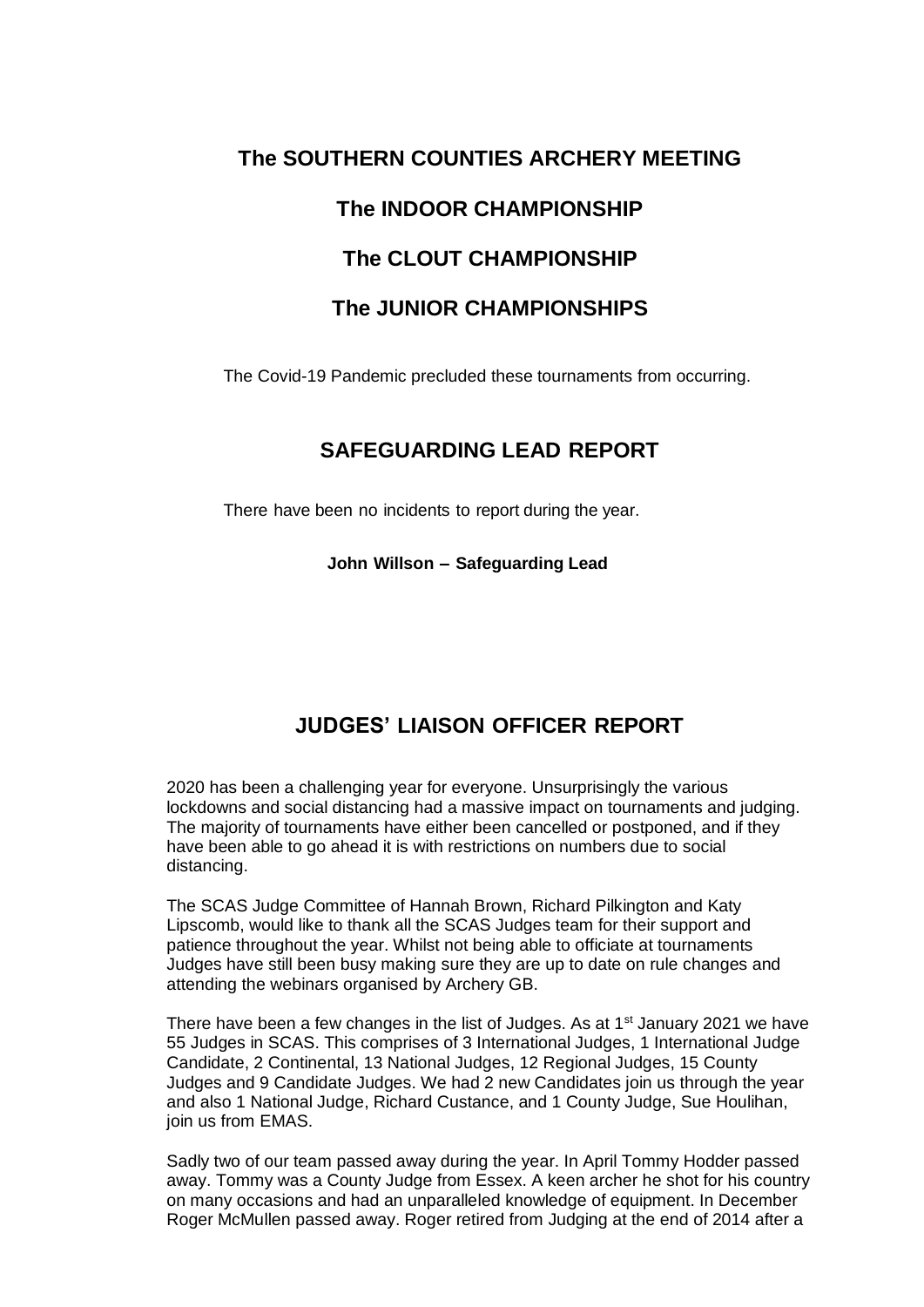very long career, including over 20 years as a Regional Judge, and was awarded the title of SCAS Judge Emeritus. In 2018 he was awarded a Bronze Plaquette from Archery GB in recognition of his work in particular with the Island Games and VI archery.

Unfortunately some Judges have stepped down in 2020. They were Jackie Lee, Nick Lee, Bill Kinsella, Maggie Woolf, Neil Dimmock, Derrick Lovell MBE and Peter Stickings. We thank them for their hard work during their careers and which them well for the future.

At the SCAS Judges Meeting in January 2021 it was decided that the title of SCAS Judge Emeritus be awarded to Neil Dimmock, Maggie Woolf, Bill Kinsella and Derrick Lovell MBE in recognition of their many years of hard work and dedication.

Due to the lack of tournaments we were unable to carry out any assessments in 2020, we are hoping to do them as soon as appropriate in 2021. At the start of 2020 the Regional re-accreditation happen and I am pleased to say all the SCAS Judges who took the exam passed. At the Archery GB AGM Geoff Barham received a Plaquette for his years of service as a Judge, including holding the position of SCAS JLO twice, Geoff worked hard to increase and standardise Judge education. Maggie Woolf received a Silver Plaquette for her long Judging and coaching career which made a positive impact, particularly on young and upcoming archers.

Returns for the year are understandably down on previous years. with 211 Judging days through the year. This means the average number of Judging days per person is 4.22 days (based on having received 50 returns from of 57 Judges).

| A summary of the Judge Accounts for 2020 - |          |                 |                |
|--------------------------------------------|----------|-----------------|----------------|
|                                            | Income   | <b>Expenses</b> | <b>Balance</b> |
| Balance at 01/01/20                        |          |                 | £4038.89       |
| <b>SCAS Budget</b>                         | £4147.00 |                 |                |
| Candidate Pack Income                      | £66.00   |                 |                |
| AGM                                        |          | £1056.54        |                |
| Assessments and Badges                     |          | £0.00           |                |
| Stationary & Postage                       |          | £-5.37          |                |
| <b>Travel &amp; Meetings</b>               |          | £1891.80        |                |
| <b>Candidate Pack Costs</b>                |          | £104.48         |                |
| Uniform Grant                              |          | £0.00           |                |
| Balance at 31/12/20                        |          |                 | £5204.44       |
| Totals                                     | £4213.00 | £3047.45        |                |

If anyone has any questions on Judging or the Rules or is interested in becoming a Judge, please don't hesitate to contact Katy Lipscomb, the Judge Liaison Officer.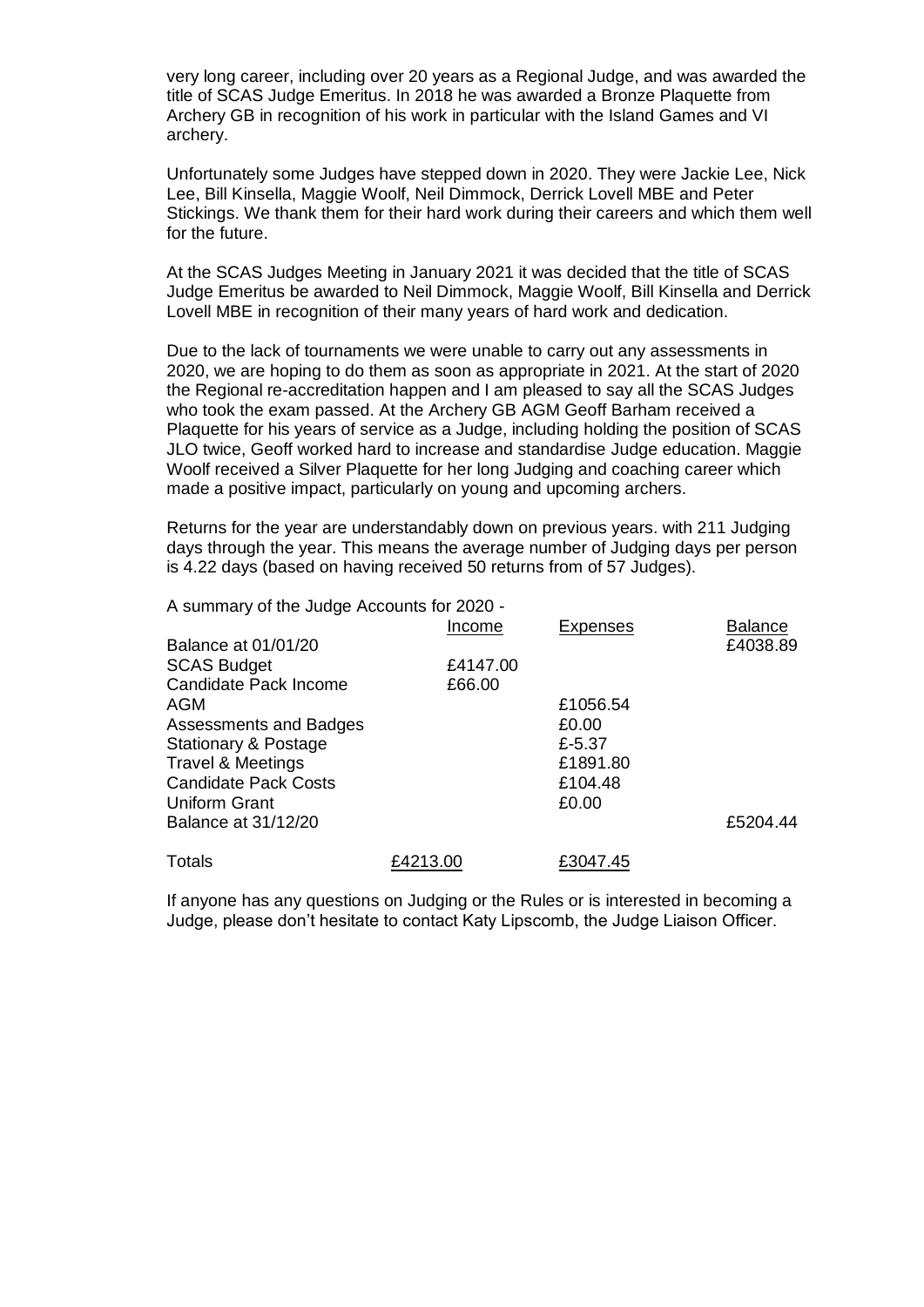|                                                           | <b>Activity in the Region 2020</b> |                                |     |                          |              |                |                |                        |      |      |      |        |
|-----------------------------------------------------------|------------------------------------|--------------------------------|-----|--------------------------|--------------|----------------|----------------|------------------------|------|------|------|--------|
| <b>Type of</b><br><b>Event</b>                            |                                    | <b>Designation of</b><br>Round |     | <b>Numbers of Judges</b> |              |                |                | <b>Events by Grade</b> |      |      |      |        |
| Target                                                    | 128                                | Archery GB                     | 75  | <b>Judges</b>            | 2018         | 2019           | 2020           | Change                 | 2018 | 2019 | 2020 | Change |
| Field                                                     | 15                                 | <b>World Archery</b>           | 69  | International            | $6\,$        | 5              | $6\,$          | $\mathbf{1}$           | 199  | 136  | 41   | $-95$  |
| Clout                                                     | $\mathbf{1}$                       | Training                       | 67  | Continental              | $\mathbf{1}$ | $\overline{2}$ | $\overline{2}$ | 0                      | 11   | 48   | 5    | $-43$  |
| Flight                                                    | $\pmb{0}$                          |                                |     | National                 | 11           | 12             | 13             | $\mathbf{1}$           | 278  | 334  | 59   | $-275$ |
| Other                                                     | 67                                 |                                |     | Regional                 | 13           | 14             | 12             | $-2$                   | 240  | 216  | 54   | $-162$ |
|                                                           |                                    |                                |     | County                   | 18           | 17             | 15             | $-2$                   | 209  | 153  | 36   | $-117$ |
| Total                                                     | 211                                | Total                          | 211 | Candidate                | $10\,$       | $\overline{7}$ | 9              | $\overline{2}$         | 68   | 25   | 16   | $-9$   |
|                                                           |                                    |                                |     |                          |              |                |                |                        |      |      |      |        |
| <b>Status of</b><br><b>Level of Event</b><br><b>Event</b> |                                    |                                |     |                          |              |                |                |                        |      |      |      |        |
| World<br>Record<br><b>Status</b>                          | 52                                 | International                  | 9   | <b>Totals</b>            | 59           | 57             | 57             | 0                      | 1005 | 912  | 211  | $-701$ |
| Record<br><b>Status</b>                                   | 40                                 | National                       | 36  | Returns From             | 54           | 52             | 50             |                        |      |      |      |        |
| Non-<br>Record<br><b>Status</b>                           | 51                                 | Regional                       | 40  | Average Days             | 18.61        | 17.54          | 4.22           |                        |      |      |      |        |
| Trainin<br>g                                              | 68                                 | County                         | 42  | Per Judge                |              |                |                |                        |      |      |      |        |
|                                                           |                                    | Club                           | 84  |                          |              |                |                |                        |      |      |      |        |
|                                                           |                                    |                                |     |                          |              |                |                |                        |      |      |      |        |
| <b>Total</b>                                              | 211                                | Total                          | 211 |                          |              |                |                |                        |      |      |      |        |

**Katy Lipscomb – Judges' Liaison Officer**

# **CHAIRMAN OF COACHES REPORT**

Coaching activity has been eliminated by the Covid-19 Pandemic.

**Tony Ferguson – Chairman of Coaches**